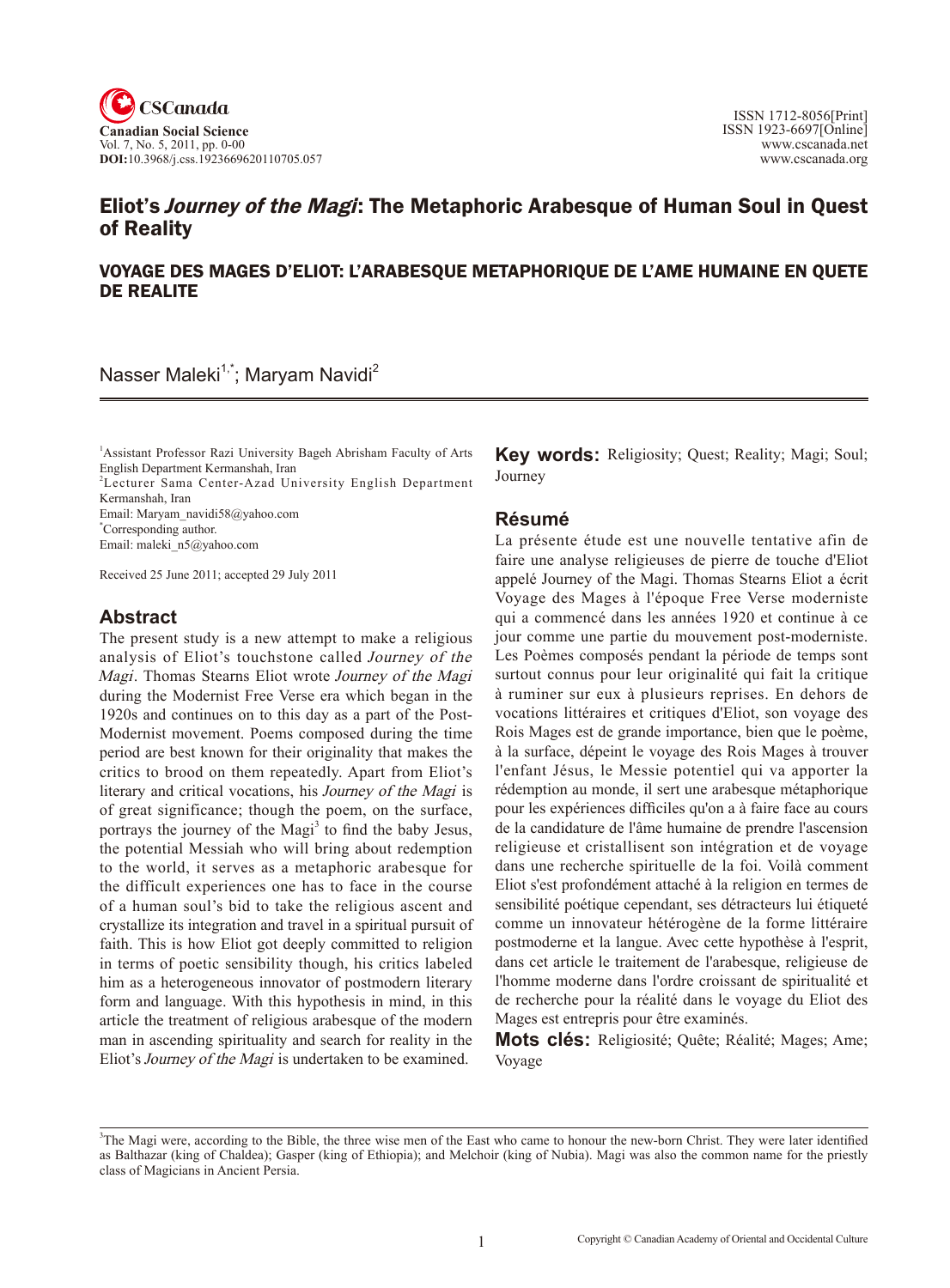Nasser Maleki, Maryam Navidi (2011). Eliot's Journey of the Magi: The Metaphoric Arabesque of Human Soul in Quest of Reality. Canadian Social Science, 7(5), XXX-XXX. Available from: URL: http://www. cscanada.net/index.php/css/article/view/j.css.1923669720110705.057 DOI: http://dx.doi.org/10.3968/j.css.1923669720110705.057. 

### **Introduction**

The intellectual world of the 1927 and 1930s, among the host of Eliot's critics, at first suspected his rather new commitment to liturgical Christianity and Anglican Church and claimed, "that it was the Church of England to which he wrote spiritual allegiance deepened the suspicions; that Eliot, the bohemian artist, had simply tendered his soul to the Establishment and to the mainstream society rather than to true religion" (qtd. In Maleki, Mirzaei, Navidi, 2011: 45). Nevertheless, this unexpected Anglo-Catholic choice was regarded as an unfashionable and abrupt hernia since his former work had earned him a reputation of a heterogeneous artist who destroys religious images and opposes their venerations, or one who attacks established beliefs or institutions (Strandberg, 2002). However, such unfavorable and ugly sarcasms were simultaneously changed to delicious ironies. A pioneer of the modernist movement, T. S. Eliot, known for his invisible, elusive poetry, became, in his own words, a classicist in literature, royalist in politics, and Anglo-Catholic in religion. The author of Journey of the Magi and his hidden tendency and interest in religious belief and question of the religious faith were not of recent birth, nor were they motivated by mercenary self-interest (Cooper, 2007). In the words of Peter Ackroyd, Eliot had a very strong and innovative sense of tradition and a spontaneous desire for high self order and aptly found the church, spirituality and faith as ways of securing him from despair and frustration (1984). Ackroyd further says that, "Eliot was aware of what he called 'the void' in all human affairs—the disorder, meaninglessness, and futility which he found in his own experiences; it was inexplicable intellectually…. which could only be understood and endured by means of a larger faith" (qtd. In Lombardo, 2011: 2). Similarly, in the opinion of Pinion, "In the early years of his marriage, Eliot would visit churches to admire their beauty; in later years, he visited them for the sake of peace, contemplation, and spiritual refreshment" (Ibid: 1). Here, was a spiritually humble, contrite artist ritualizing his acceptance of a higher spiritual authority.

Eliot's poetry was intensely influenced by his religious beliefs. He truly believed that the very existence of Western civilization was threatened and knew of only one real alternative: a vigorous rediscovery of what it means to live christianly. Eliot was deeply convinced that there is a close relationship between art and religion and believed that without it, the recourse to any form of real utopian vision would not be of much avail. His studies in

anthropology at Harvard had already introduced him to the sociocultural importance of religion as a primordial binding force in society. A common set of transcendental beliefs made it possible for a people to experience the plentitude of a vital and real communal life and the psychological and emotional reassurances that come with authentic belonging (Cooper, 2007). Eliot has tried to convey something deep and culturally meaningful through his poetic vocations. They explain the way Eliot looked at the pace of things and events that affect modern man in one form or another. In his Journey of the Magi, in addition to Lake's analysis giving insight to Eliot's idea that death leads to a new birth (2000), it also transparently put light on the old theory of modern man's unchangeable nature even in the postmodern ear. Though the *Journey of the Magi* is thought to convey Eliot's belief that humans can't evolve, perhaps that is what he is yearning for. He wants a change in the present hopeless world that will ultimately lead to a promising future. Who will the next Savior be, and from which part of the glob he might rise? Are the New Springs in the world the signs of his approach? And what we should do if there won't be another Savoir? Maybe human can't change, but did it ever cross our mind that maybe we can? Just as Eliot did throughout his entire life, the rest of the world continues to look for a Savior who will bring about salvation from the past pitfalls and mistakes and lead to a new dawn of reality full of greatness and happiness. With this perspective in mind, in this article the treatment of religious arabesque of the modern man in ascending spirituality and search for reality in the Eliot's Journey of the Magi is undertaken to be examined. We therefore start analyzing this poem, foregrounding man's struggle to retain his spiritual identity in an age increasingly devoted to the secular remedies. The article ends, conclusively, by briefly speculating on the reasons for the above phenomenon. The modern man's religious struggle and complexity can be explored through analysis of the poem, and the extracts cited serve mainly to contextualize and support the reality of the fragmented loss and religious identity of the modern man who in the modern age are trapped in a welter of confusion arising out of the clash of ideologies and vested interests pitted against one another.

#### **DISCUSSION**

T. S. Eliot steps in with his poetry in the confused turmoil of the modern age. Even from the beginning of his poetic carrier, Eliot was woefully conscious that something was lacking in the modern ethos. As a man of sensibility, he understood fairly well that the days of the orthodox religions were well past. In the existing malaise, he diagnosed correctly man's degenerate condition, which could be improved by persuading him to imbibe values– religious and secular both which have stood the test of time. He also took into account the peculiar psychic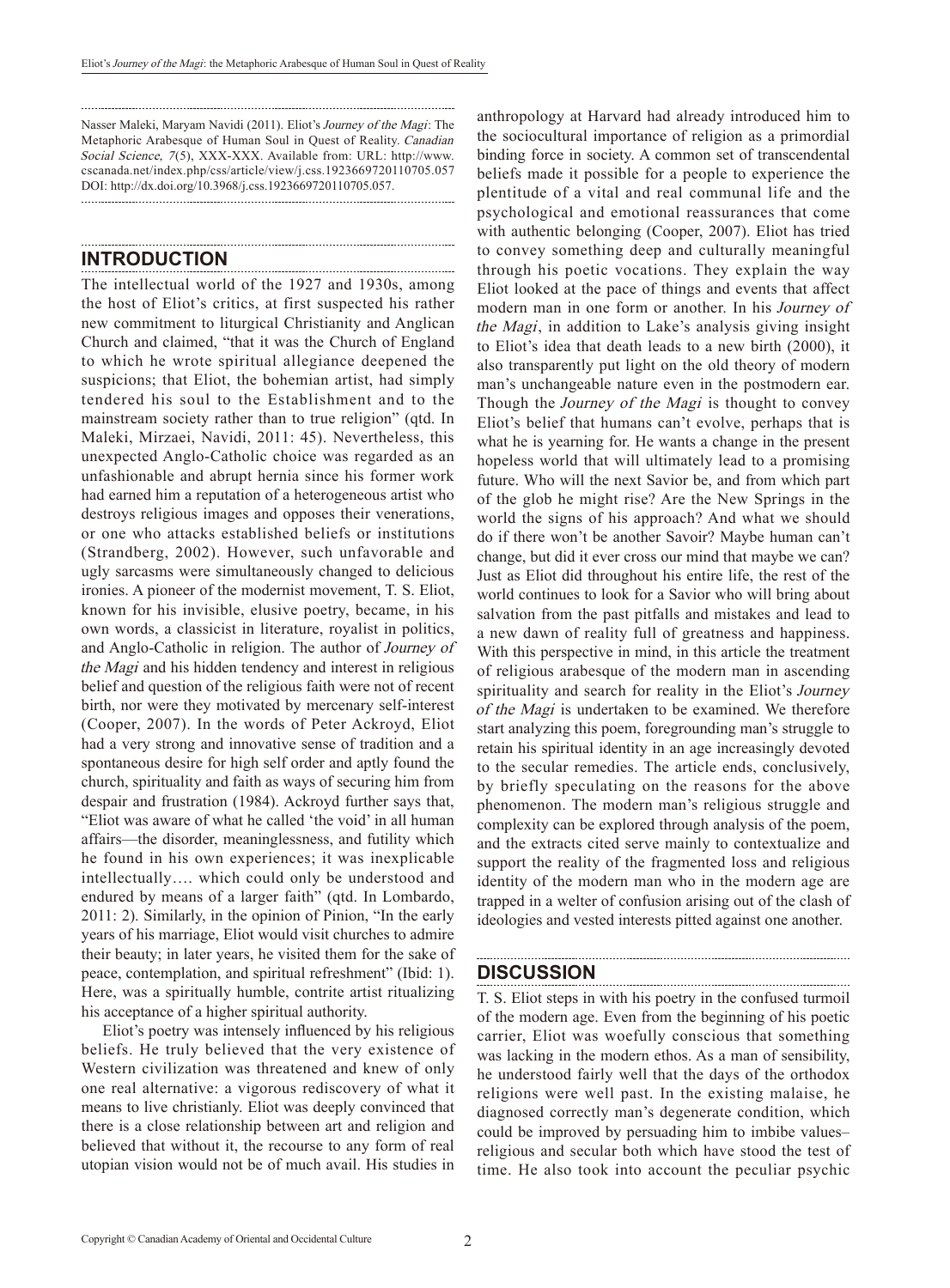responses and reactions arising there from, of modern man, both in the East the Western world. If one cares to reflect over the ideology-content of his poetry from The Love Song of J. Alfred Prufrock (1917), passing through the terrain of The Waste Land (1920) to The Hollow Men (1925), one would realize that all of them are expressive of the poet's disenchantment with the profile of things in the modern world. It is true that Eliot has touched upon ideas and reflections to find a way out of modern man's predicament, as for example in The Waste Land, especially in the third and the fifth sections of the poem. Nonetheless it constitutes a criticism of the modern malaise rendered from the standpoint of a commentator looking at the human condition objectively. It has religious elements too. But, it is only from his 'Ariel Poems' like Journey of the Magi (1927), that Eliot gets distinctly involved in reflecting over the touching obstacles that man faces on his way to ascend spiritually; and then to find reality of the religious integration in a world given to chaos and confusion.

It is in the first of the 'Ariel Poems' that is Journey of the Magi, that Eliot describes the arduous journey made by the wise men of the East to see the infant Jesus and thus, symbolically, towards Christianity. They had seen Him; but they fail to understand the cosmic importance of his Birth. They remain mystified about the outcome of undertaking so arduous a journey in a biting, bitter cold winter season. They had come with great expectations; and possibly, had visualized experiencing beatitude but they did not get what they had expected. Eliot has made an understatement about their 'less-than-expectedsatisfaction' at the end of their journey:

Then at dawn we came down to a temperate valley, Wet, below the snow line, smelling of vegetations With a running stream and a water-mill beating the darkness, And three trees on the low sky, And an old white horse galloped away in the meadow, Then we came to a tavern with vine-leaves over the lintel, Six hands at an open door dicing for pieces of silver, And feet kicking the empty wine-skins. But there was no information, an so we continued And arrived at evening, not a moment too soon Finding the place; it was (you may say) satisfactory (1959: 103).

This is a journey that parallels Eliot's and presumably man's struggles with their faith. Many critics suggest that Eliot's highly symbolic lines focuses on the affirmation of Christ that comes from the Magi's difficult journey towards aspiring faith through birth, death, and rebirth-a dissatisfactory journey which all men on earth should endeavor to attain reality. Lancelot Andrews, 'Sermon 15 of the Nativities' which inspired Eliot to compose Journey of the Magi, provides a clue to the specific reason why the reaction of the Magi (the wise men from the East) was lukewarm:

A sign, they were highly conceited of His Birth, believed some great matter of it, that they took al these pains, made all this haste, that they might be there to worship Him, with all the possible speed they could. Sorry for nothing so much, as that they could not be there soon enough, with the very first, to do it even this day, the day of His Birth (1967: 109-10).

Apparently, they were disappointed at not reaching the place on the day when the Saviour was born. At the same time, they had a feeling of regret as to why they had left 'the easy and pleasurable life'; and this feeling of regret got sharpened as a consequence of the hardships and physical suffering that they underwent in the course of their journey to the destination. Journey of the Magi, as it has been poetized by Eliot, is the monologue of a man who has made his own choice. He believes in the Incarnation of Jesus; since he is still a part of the old dispensation, not completely liberated of the old values, he is in a hesitant mood (Drew, 1949). His hesitation as also that of the Magi is partly due to their ignorance of the full meaning of the Birth and Death and the rebirth of Jesus.

Through the proleptic symbolism of 'there trees on the low sky' and the evocative image of 'an old white horse galloped away in the meadow' ---linked to the crucifixion of Jesus, Eliot imparts a religious solemnity to the scenic background of the point of destination of the Magi. In the same way, as extrapolated by Smith,

The allusions to 'the communion (through the tavern 'bush'), to the paschal lamb whose blood was smeared on the lintels of Israel, to the contumely suffered by Christ before the Crucifixion, to the soldiers casting lots at the foot of the Cross, and, perhaps, to the pilgrims at the open tomb' heighten the theological significance of this poem (1974: 124).

The relevant lines are quoted to show the sequence of events which remained undecipherable to the Magi at the material point of time they came to their destination to hail the Birth of Christ. Embroidering on the same notion Eliot adds:

Then at dawn we came down to a temperate valley, Wet, below the snow line, smelling of vegetation, With a running stream and a water-mill beating the darkness, And three trees on the low sky. And an old white horse galloped away in the meadow. Then we came to a tavern with vine-leaves over the lintel, Six hands at an open door, dicing for pieces of silver, And feet kicking the empty wine-skins. But there was no information, so we continued And arrived at evening, not a moment too soon Finding the place; it was (you may say) satisfactory (1959: 103).

Being by far among the finest lines of Eliot, this extract is equally illustrative of the poet's wide-awakened sensibility to dress his message in the context of events about the Prophecy attending to the Birth and death and rebirth of Christ. In this way, Eliot has been able to heighten the theological significance of the Journey of the Magi across two thousand years and more. Ironically, one also gets a vivid picture of the mind of the people of those days who did not flinch from making any sacrifice for the sake of religious faith.

Man's quest for spiritual reality is also to be understood in the context of human endurance. The building of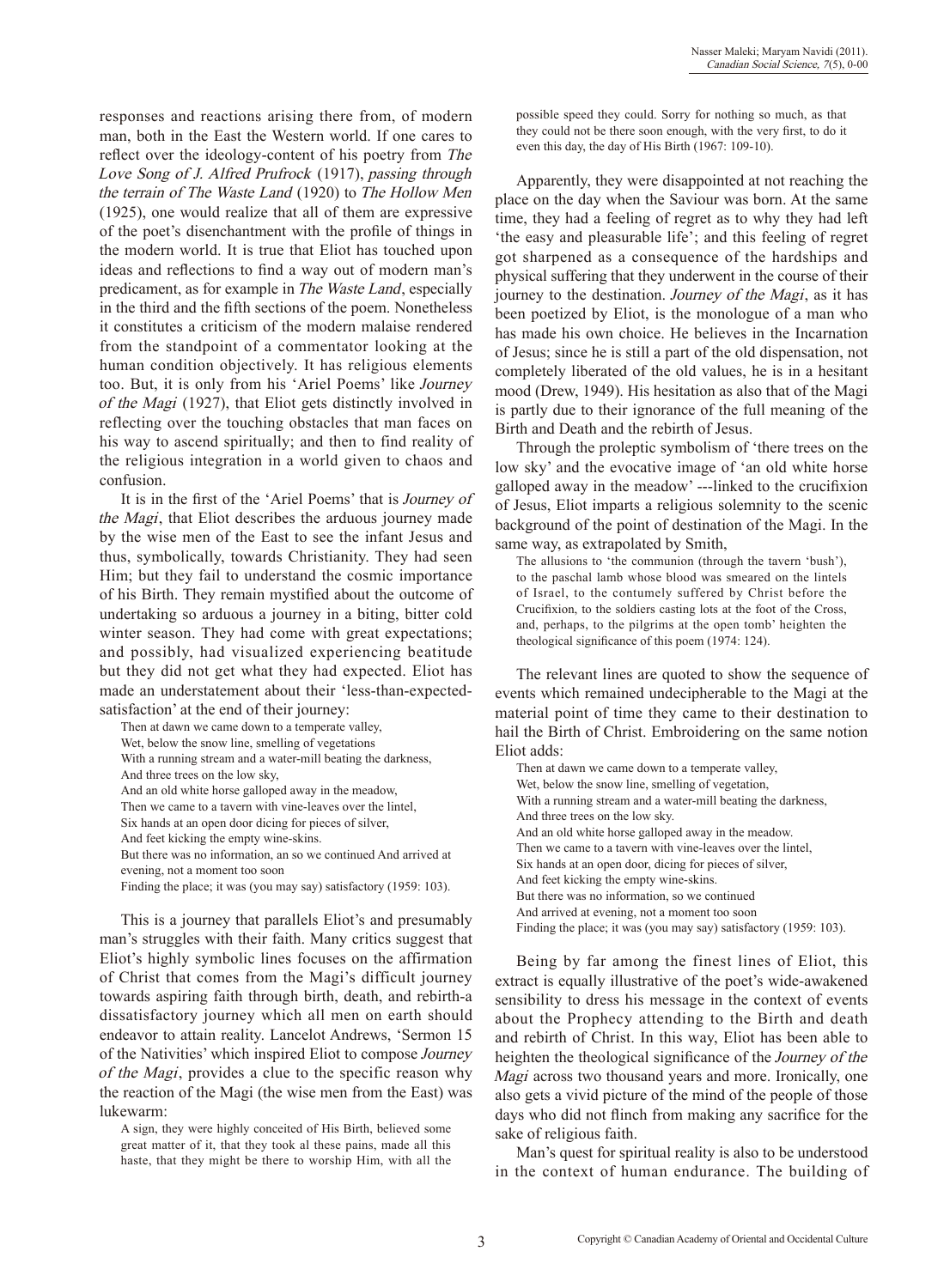religious faith is a constituent product of several elements. The way the *Journey of the Magi* has been composed is indicative of Eliot's awareness that the quest for Divinity is not as easy as man in the post-twentieth century would like it to be. The seeker of religious certitude must develop the physical and intellectual stamina to pass through the 'Slough of Despond'--- referred to by John Bunyan in The Pilgrim's Progress<sup>4</sup> - before he can have access to a true spiritual illumination. This aspect of the human soul in crystallizing its Divine Identity has also been touched upon by St. John of the Cross in The Ascent of Mount Carmel, which is a treatise on the soul's ascent. In this venture Peers transparently suggests that, "the aspirant has to face the dark night through which the soul passes in order to attain to the Divine light of the perfect union of the love of God"(1953,p.11). In the same manner St. John of the Cross's treatise, The Dark Night of the Soul makes it clear that the aspirant has to be extremely patient as he passes through the unnerving detours. Especially, when one ponders over the observation made by Peers in this treatise: "I said to my soul be still …, one is first made to think, and then to understand the meaning of 'the agony of death and birth" (Ibid).

 In this context, if one takes a look at the last lines of Journey of the Magi quoted below; one has a better visualization of the arabesque of the human soul in quest of reality, higher and deeper, than the ordinary one.

All this was a long time ago, I remember, And I would do it again, but set down This set down This: were we led all that way for Birth or Death? There was a Birth, certainly, We had evidence and no doubt. I had seen birth and death, But had thought they were different; this Birth was Hard and bitter agony for us, like Death, our death, We returned to our places, these Kingdoms, But no longer at ease here, in the old dispensation, With an alien people clutching their gods. I should be glad of another death (Eliot, 1959: 104).

The meaning of the last four lines is clear enough in the sense that the Magi who had come so far on an arduous journey to witness the Birth of Christ, though partly disappointed in not witnessing the Birth, being late, were certainly changed for they had definitely advanced spiritually; and hence, they could not reconcile themselves to the earlier dispensation and the values issuing out of it. From the first eight lines of this extract, one finds that Eliot's interpretation of the feeling-texture of the Magi after their journey is different to that of Lancelot Andrews in which he aptly records: "Secondly, set down this: That, to find where He is, we must learn of these tasks where He is: which we fully and aptly set ourselves to do" (1967: 112). To Andrews, the Magi set an example of great faith and understanding, but in Eliot's version, this affirmative note about the Magi's steadfast faith is missing. The Magus who describes all about the Magi's Journey is in a hesitant mood which is clear from the following lines:

This set down This: were we led all that way for Birth or death? There was a Birth, certainly' (Eliot: 104).

The Magi, in Eliot's interpretation, are not bothered much about Christ's whereabouts, not do they care to know why they were brought to Him. To Eliot, it looked as if they drew less than adequate satisfaction from their journey. Apparently, Eliot who knew the mind of the postmodern man realized the attendant difficulties of shedding one's built-in prejudices and then coming around to a mood of innocence from where to develop undivided faith in the Divinity of the Savior. When the narrating Magus reflects:

We had evidence and no doubt. I had seen birth and death, But had thought they were different; This Birth was Hard and bitter agony for us, like Death, our death We returned to our places, these Kingdoms, But no longer at ease here, in the old dispensation With an alien people clutching their gods. (104).

 It does not indicate any spontaneous reaction of joy and satisfaction; rather it ends in a subdued note. They are inclined to accept a 'Birth' of no extraordinary import; and when they visualize His Death, they, in the same as committed by the modern man, are unable to admit it as different to the notion of an ordinary death. From the Journey of the Magi, it is apparent that the Magi after their arduous journey were still far from spiritual illumination. Their mental condition was that of dwelling in-limbo but, despite this unenviable equation, they knew that they could resign themselves completely to the old dispensation; and necessarily, in terms of the last line: "I should be glad of another death" (Ibid), perhaps in the hope that after birth, they may be able to reconcile with the New Dispensation, following the Incarnation of the Savior. It is reasonable to point out here that Eliot, as he was moving towards the acceptance of Christianity, was actually aware of the mental and emotional somersaults he would have to undergo before he could have a unified religious vision.

## **CONCLUSION**

This paper has attempted to add another dimension to the looming question in modern man's arabesque to get into spiritual reality in his existence. One can suggest that cutting across such a discipline is the modern man's quest for fulfilling religious identities. The tendency has

<sup>&</sup>lt;sup>4</sup>John Bunyan (1628-88) who wrote The Pilgrim's Progress (1678) understood very clearly the attendant difficulties when one undertakes a spiritual pilgrimage. Bloomsbury Guide to English Literature. (1989). London: Bloomsbury Publication Ltd., p. 801.